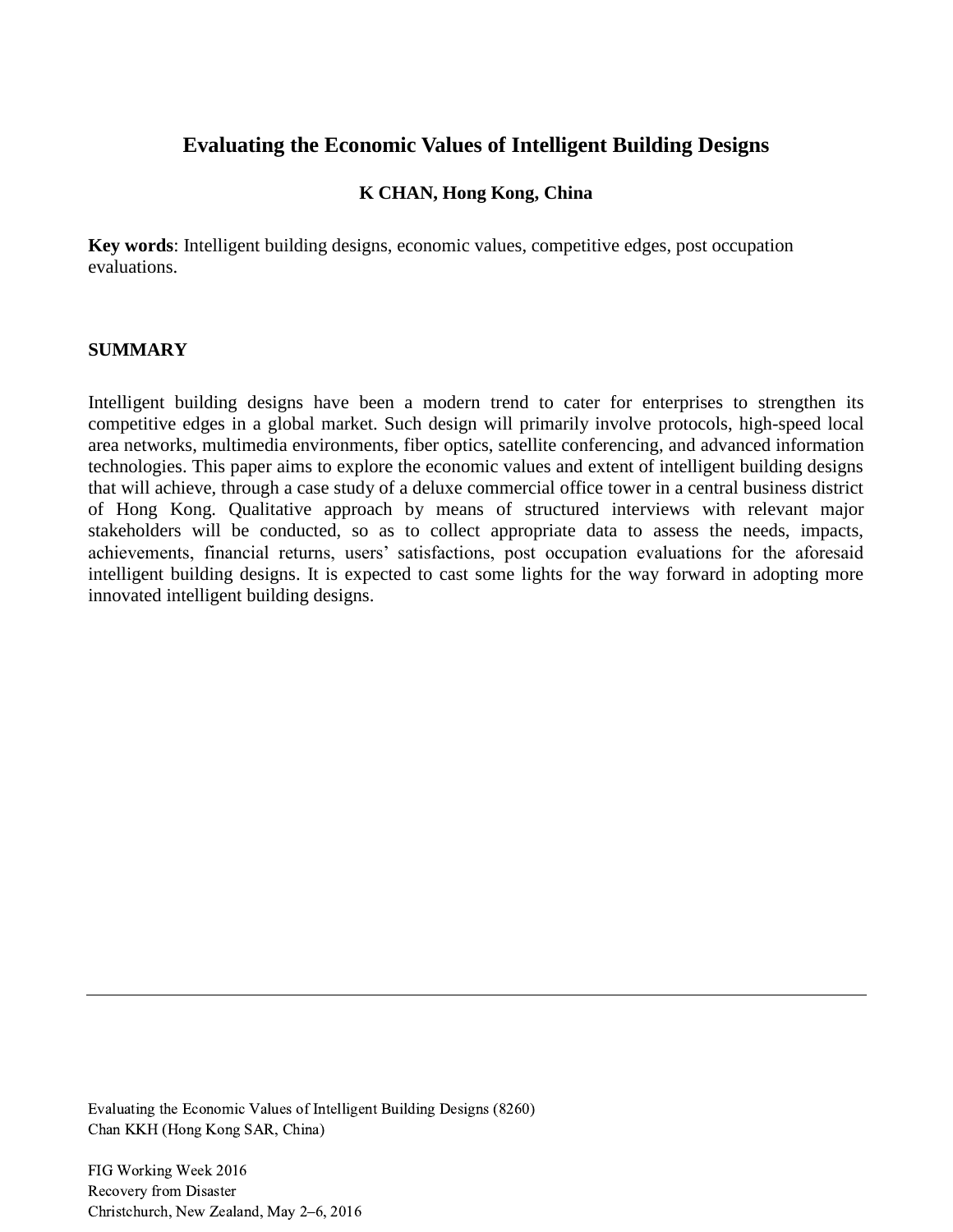# **Evaluating the Economic Values of Intelligent Building Designs**

## **K CHAN, Hong Kong, China**

## **1. INTRODUCTION**

Intelligent Building (IB) and Smart Home have become a very popular description covering almost all new commercial and residential buildings in major cities worldwide. Generally, IB relates to buildings that contain high-speed local area networks, protocols, fiber optics, multimedia environments and even satellite conferencing. In addition, all modern IBs possess advanced Information Technologies (ITs). IB integrates most building services systems into an IT environment; whereby advanced information, control technologies, smart structure and modern management theories are adopted.

European Intelligent Building Group (EIBG, 2015) advocates that IB also involves the best available concepts, materials, systems and technologies, integrating these to achieve or exceed the performance requirements of the stakeholders whom are building owners, managers, users, and local/global community. Failure to consider the impacts of IB operation can result in poor performance and low acceptance of the design concepts and 'SMART' technologies by the occupants. Evaluation of IB performance has been developed from an existing matrix methodology for IT effectiveness and energy management; incorporating SMART building technologies and market actors in the design/operation of IBs.

In the early 80's, a building incorporating the latest technologies and automation can be considered as intelligent. Since then, the emerging technologies remain undeniable; whilst responsiveness/adaptability of buildings towards the changing requirements of built environment become crucial. Nikolaou et al. (2015) requires IB to provide a productive and cost-effective environment through optimization of its four basic elements - structure, systems, services and management - and the interrelationships between them; incorporating the best available concepts, materials, systems and technologies that exceed the stakeholders' expectation. In this regard, IB development can be summarized below:

- To 1985: IBs are buildings automatically controlled to function.
- 1986 to 1991: IBs are buildings capable of responding to the changing needs.
- 1992 to present: IBs are buildings with features effectively satisfying the changing needs.

EIBG (2015) contends that IB is one that maximizes the efficiency of its occupants and allows effective management of resource with minimum life costs. An IB should provide a productive and cost-effective built environment through optimization of its four basic components - structure, systems, services and management - and the interrelationships between them. It focus on the benefits of owners

Evaluating the Economic Values of Intelligent Building Designs (8260) Chan KKH (Hong Kong SAR, China)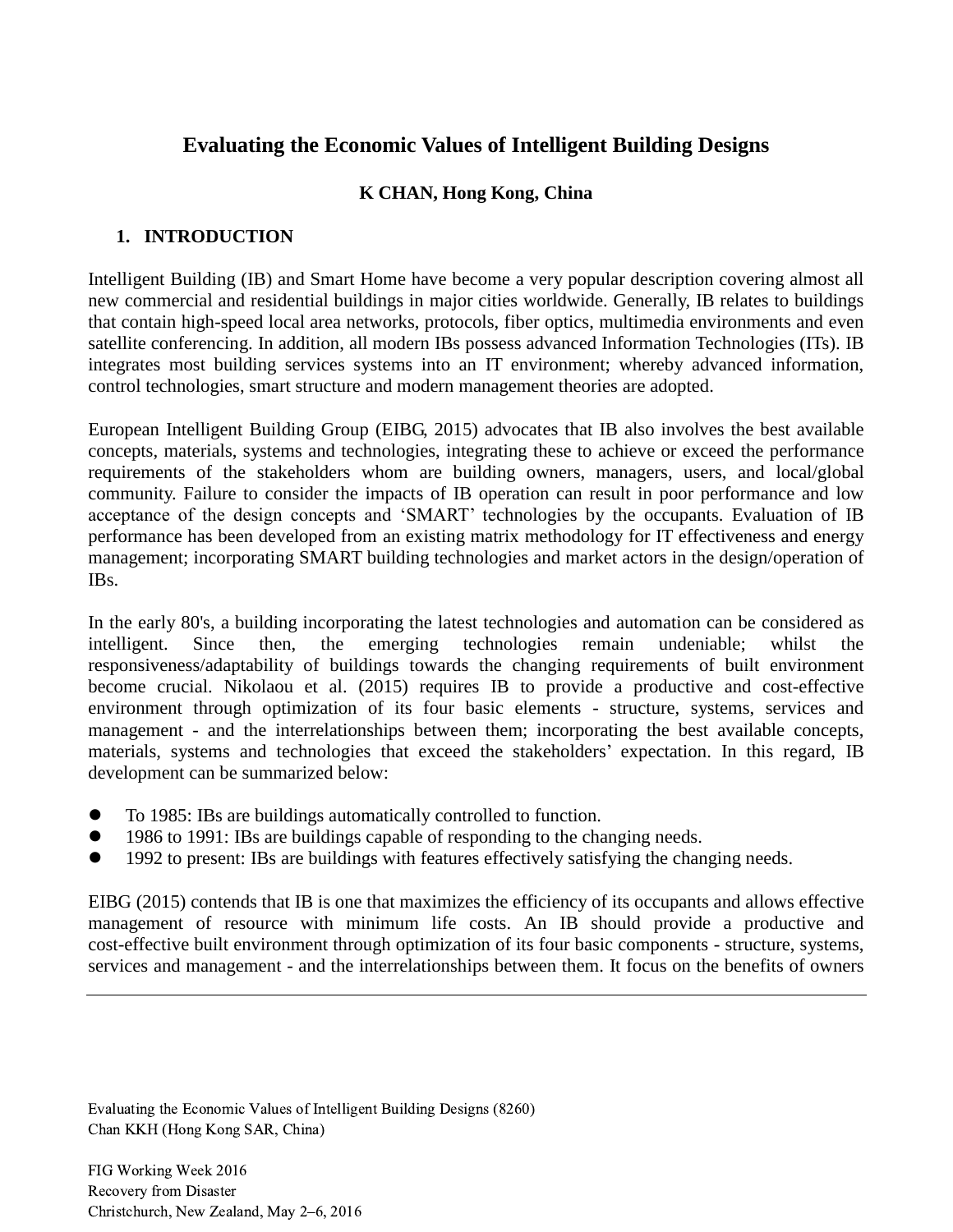and their desired indoor environment to maximize the efficiency of its occupants whilst creating desired indoor environment for occupants. It also allows effective management of resources with minimum life costs, and focus on the economic impacts of creating desired indoor environment. As such, the built environment should be productive, safe, healthy, and thermally/aurally/visually comfortable; and the building should render sustainability and adaptability for future generations.

The world is changing the way they think about energy. Buyers and tenants, especially in commercial buildings, are looking for much higher energy efficiencies to avoid the growing future energy expenses. IB is perceived as a long-term and value-added investment, with the following benefits:

- Provides a better and more comfortable environment for occupants, leading to improved working efficiency with the aid of modern IT.
- Ensures lower life-cycle costs, in particular for maintenance and upgrades.
- Guarantees a greater flexibility in modifying a building's functions.
- Maintains a relatively higher value for a building in terms of marketability and productivity; thus establishes a renowned image to the public whilst fulfill users' requirements.
- Upholds the concept of an environmental friendly building.

It is believed that IB will become a major building trend in the coming decades. Asian Institute of Intelligent Buildings (AIIB, 2015) advocates that IB is designed and constructed based on an appropriate selection of Quality Environment Modules to meet the User's Requirements by mapping with the appropriate building facilities to achieve a Long-Term Building Value. Further, AIIB (2015) indicates that the Intelligent Building Index (IBI) serves as a reference in assessing the intelligent level of a building; where nine Quality Environmental Modules are developed. Under each Module, a list of Elements affecting the performance of the Modules is also defined. To facilitate comparison of IBs by the building natures or end-users needs, different weights are assigned to each Module according to its importance to type of building. Besides, So, Wong and Wong (1999) extend IB into two perspectives, i.e. the needs of building developer/owner/occupants and the enabling technologies. The integration of these two dimensions will generate measurable long-term building values such as productivity, market value, energy conservation, environmental friendliness and high working efficiency.

The high technology concept of smart buildings is introduced in United States in early 1980s; where electronics are engaged extensively in the following aspects:

- Energy efficiency
- Life safety systems
- Telecommunications systems
- Workplace automation

Over time, the four aspects have been merged into two broader ones: facilities management (energy

Evaluating the Economic Values of Intelligent Building Designs (8260) Chan KKH (Hong Kong SAR, China)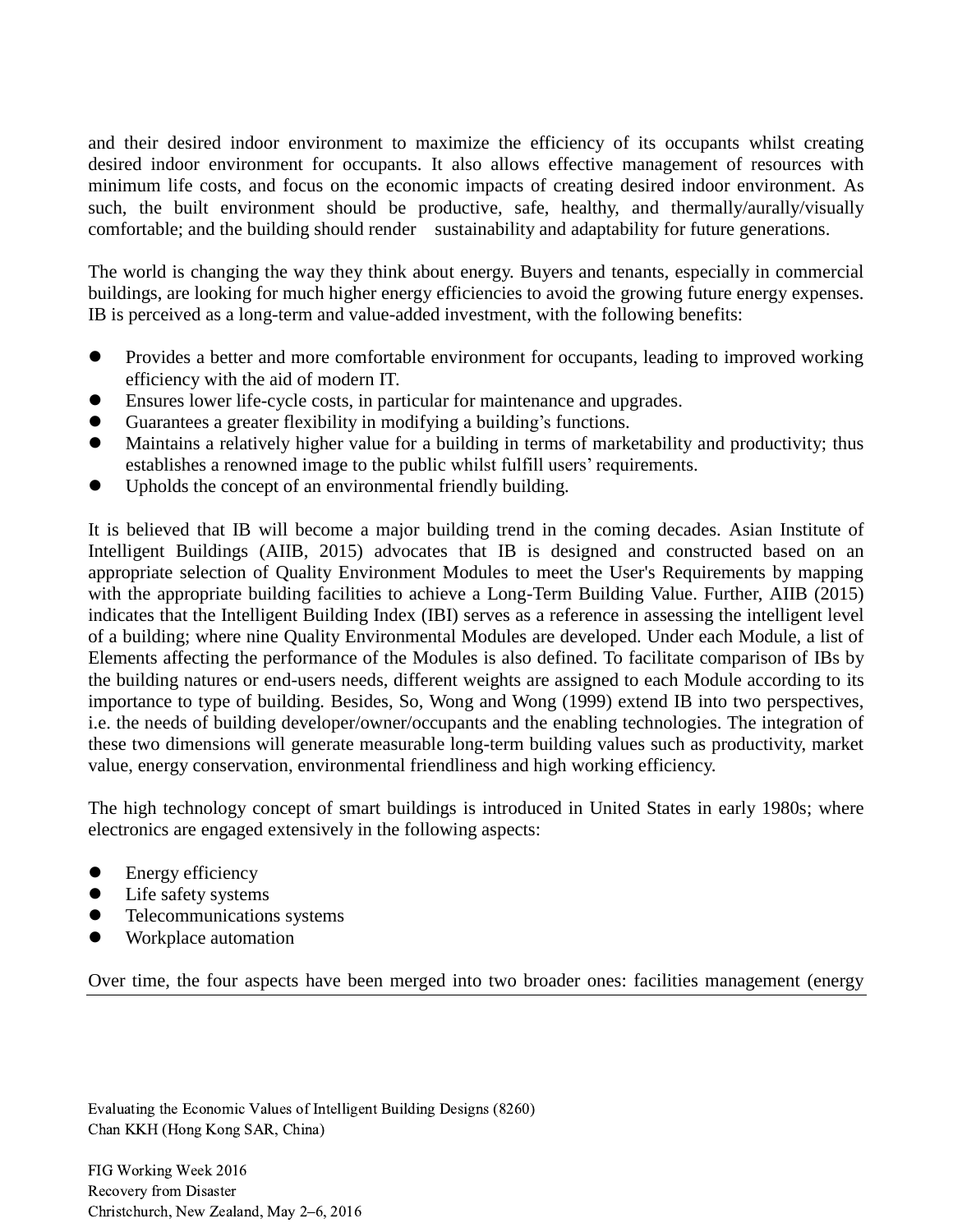and life safety) and information systems (telecommunications and workplace automation). Through the wise integration of a building's services, a single system is explored to monitor the gas, electricity, water, air and steam installations. All these utilities can be tracked and monthly reports are automatically generated. These data can be accessed via a web browser, allowing immediate access to diagnostics and remote device interrogation. The integration of building services helps in the initial phases of a building's infrastructure. The management and control can be regarded holistically; whilst installation costs for cable runs and shared networks can be reduced. Remote access to such detailed diagnostics allows the facilities manager (FM) to easily track and control a building's utilities. It is amicable to preset lighting and heating controls via a web browser and alter these settings if required.

By means of careful metering and recording of a building's utilities, reporting becomes easier. It is no longer necessary to physically go to each meter and record the readings. Moreover, an intelligent metering system provides real-time data that allows FMs to easily identify trends and to mitigate/diagnose problems effectively. With the ability to capture events and greater access to diagnostics, it is simple to identify where, when and why an unusual reading occurred. For example, it is possible to determine if a power-quality problem lies with the utility supplier or within the building. Such a system can also determine if suppliers have provided equipment that adheres to specified rates. Transients, which can damage electronic equipment, can be pinpointed and power quality issues highlighted. This is particularly important in factories, hospitals, data centers, etc.; where electrical disruptions can lead to unexpected financial loss and unsafe situations. By effectively monitoring the electrical and piped utilities, equipment life can be increased and trend information can be utilized for further cost-savings.

It is equally possible to quickly identify areas where energy is being wasted. Moreover, empirical studies of metering solutions show an average 5% reduction in utility bills in different buildings. Savings of 2 to 5% can be achieved by better equipment utilization, and even upto 10% savings potential can be reached by improving the reliability of systems. FM incorporates a computerized system which controls building operations, energy and life safety. Evidence shows that operating costs typically amount to almost three times the capital cost. Maintenance has traditionally been reactive. Intelligent building-control systems can help maintenance to be proactively scheduled, budgeted, and programmed.

Modern facilities are the smart brain for these proprietary systems, providing a single point of control. A simple, intuitive icon style layout is presented to the user, removing the requirement to be a technical-master to operate these control systems. All back-end system management, regardless of complexity is reduced to uncomplicated outlook with touch control. The operator can use the system without a manual. Advanced communication system for internal/external telecommunication and office automation provide an extensive information system for providing commercial/financial information for supporting management decisions and associated commercial activities. A comprehensive and flexible building control automation system incorporate subsystems for controlling HVAC, lighting,

Evaluating the Economic Values of Intelligent Building Designs (8260) Chan KKH (Hong Kong SAR, China)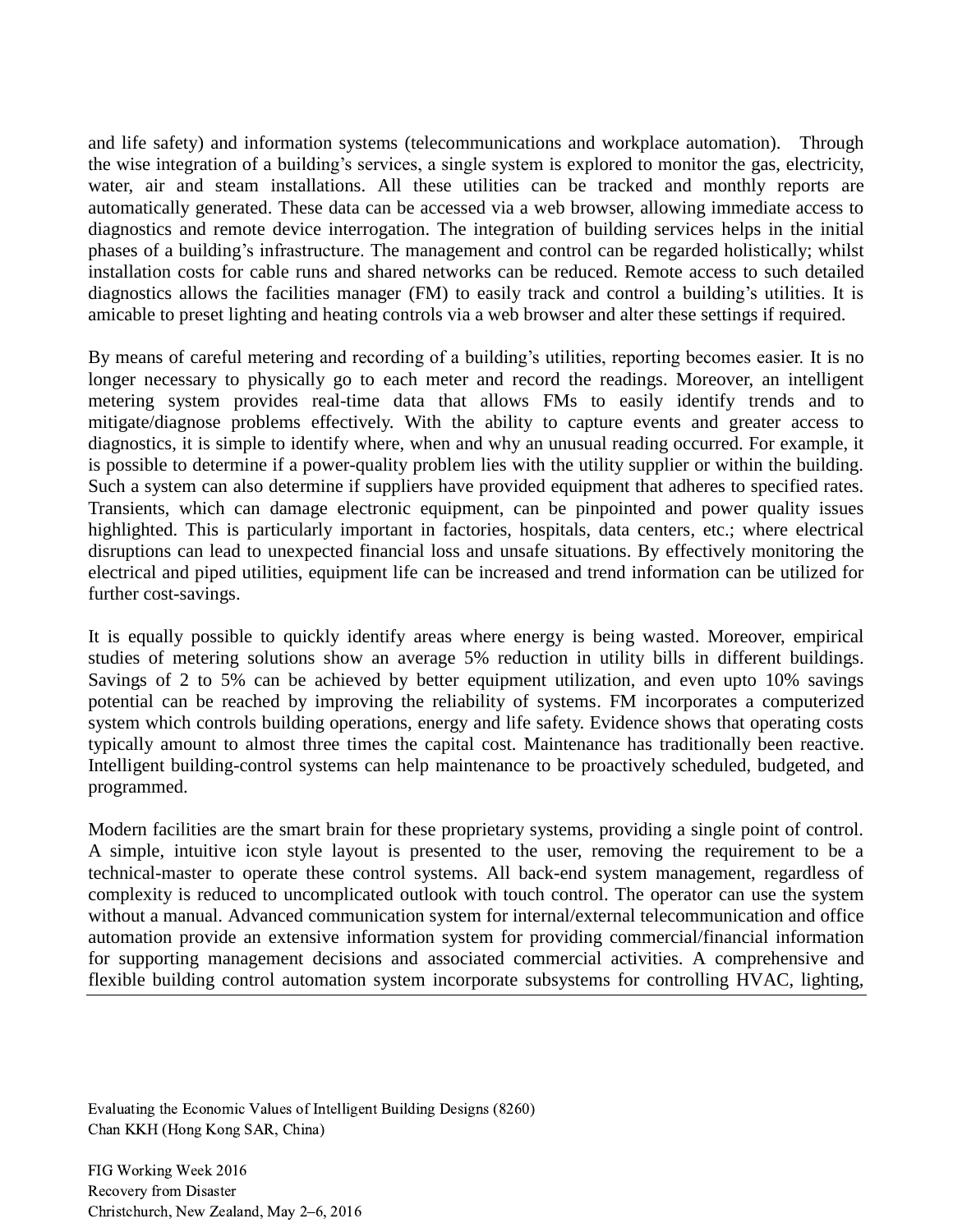power, lift, fire fighting, life saving and security. Thus occupants' satisfaction will be enhanced and revenues raised.

The Advanced Control Corporation (ACG, 2013) opines that an Intelligent Building Management System (IBMS) provides integrated management features similar to a building's brain; monitoring, interacting and management for all the building's other automation system at real-time; including access control, audio/video intercom, wireless networking infrastructure, structure cabling system, CCTV/DVR surveillance system, computer room facilities, electrical distribution, lighting control and information display system, etc. Energy Savings Trust (EST, 2015) reveals that installing technology to meter and monitor energy consumption has an average payback period of less than six months. A small increase in capital expenditure can reduce operational expenditure significantly. Empirical studies of metering solutions show an average 5% reduction in utility bills in different buildings. Savings in the region of 2 to 5% can be achieved by better equipment utilization and as much as 10% can be attained by improving the reliability of systems. For new and retrofit installations, an existing ethernet network can be used. Wireless and ethernet technologies enable 'plug-and-play' and convergence to allow centralized control.

A state-of-the-art IB employs many integrated mechanical and electrical systems that control the building's environment, lighting and security to maintain high-speed data networks and emergency backup power generators. Incorporating these systems into the building saves energy while increasing reliability, security and efficiency; making the building more desirable for prospective occupants. It's critical that these systems function continually and reliably. If not detected and repaired quickly, malfunctioning mechanical and electrical systems in an IB can pose serious consequences. For instance, unreliable lighting and network connections can impair worker productivity, while a malfunctioning fire or security system can potentially place human life at risk. There must be a commitment from the developer / owner to maintain a sustainable IB.

Darlow et al. (1994) opines a property market has the following characteristics:

- The market is fragmented, poorly recorded, secretive and generally unregulated;
- There is no central agency or institution;
- There is no physical focal point such as the Stock Exchange for the transaction of stocks and shares;
- It is difficult to abstract an aggregation of property transactions;
- There is an imperfect knowledge of the market and within the market there is no central price or listing (such as on-line prices, as there are for the transaction of stocks and shares); and
- There is no central registry of transactions that is complete.

Energy reduction and cost saving can be achieved in IB in the following aspects through FM:

Evaluating the Economic Values of Intelligent Building Designs (8260) Chan KKH (Hong Kong SAR, China)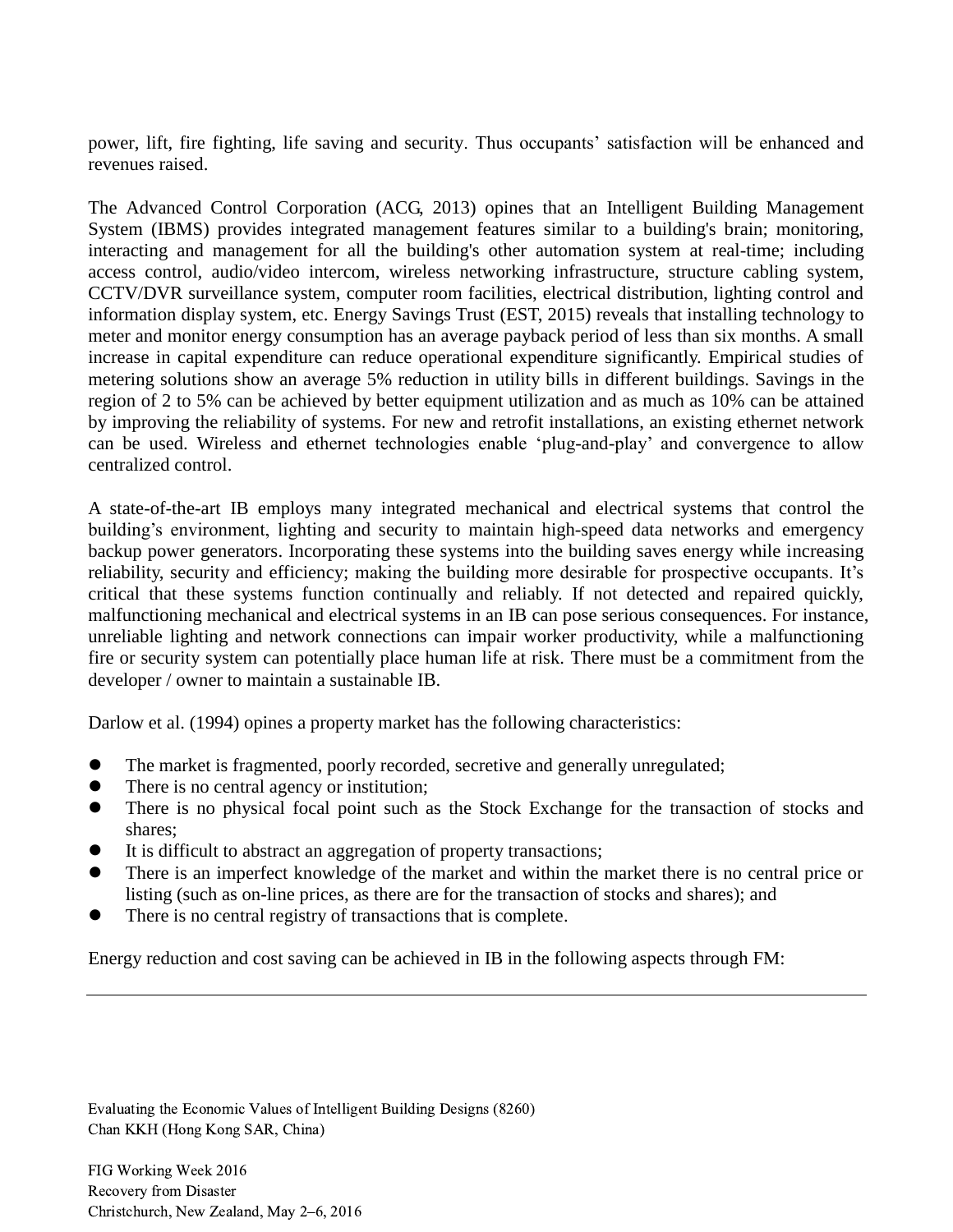- Programmed start/stop
- Optimal start/stop
- Duty cycling
- Set point reset
- Electric demand limiting
- Adaptive control
- Chiller optimization
- Boiler optimization
- Optimal energy sourcing
- Reduced manpower dependence
- Emergency control of elevators, HVAC systems, doors
- Uninterrupted Power Supply

In addition, the following telecom features can help tenants to maximize its business potentials:

- private telephone exchange systems,
- cablevision
- audio-visual and videoconferencing
- satellite communications and
- electronic mail, Intranets and Internet access

The following factors involved in workplace automation can help tenants too:

- Centralized data processing
- Word processing
- Computer-aided design
- **•** Information services

An IB costs less to operate and provides a superior indoor environment, resulting in a significant financial return. Market demand for high performing IB is growing because it offers:

- Faster payback periods
- Increased productivity
- Reduced O&M costs
- Lower vacancy rates
- Decreased financial risk and a higher financial return
- Savings in maintenance costs over the a building's lifetime

# **2. RESEARCH METHODOLOGY**

Evaluating the Economic Values of Intelligent Building Designs (8260) Chan KKH (Hong Kong SAR, China)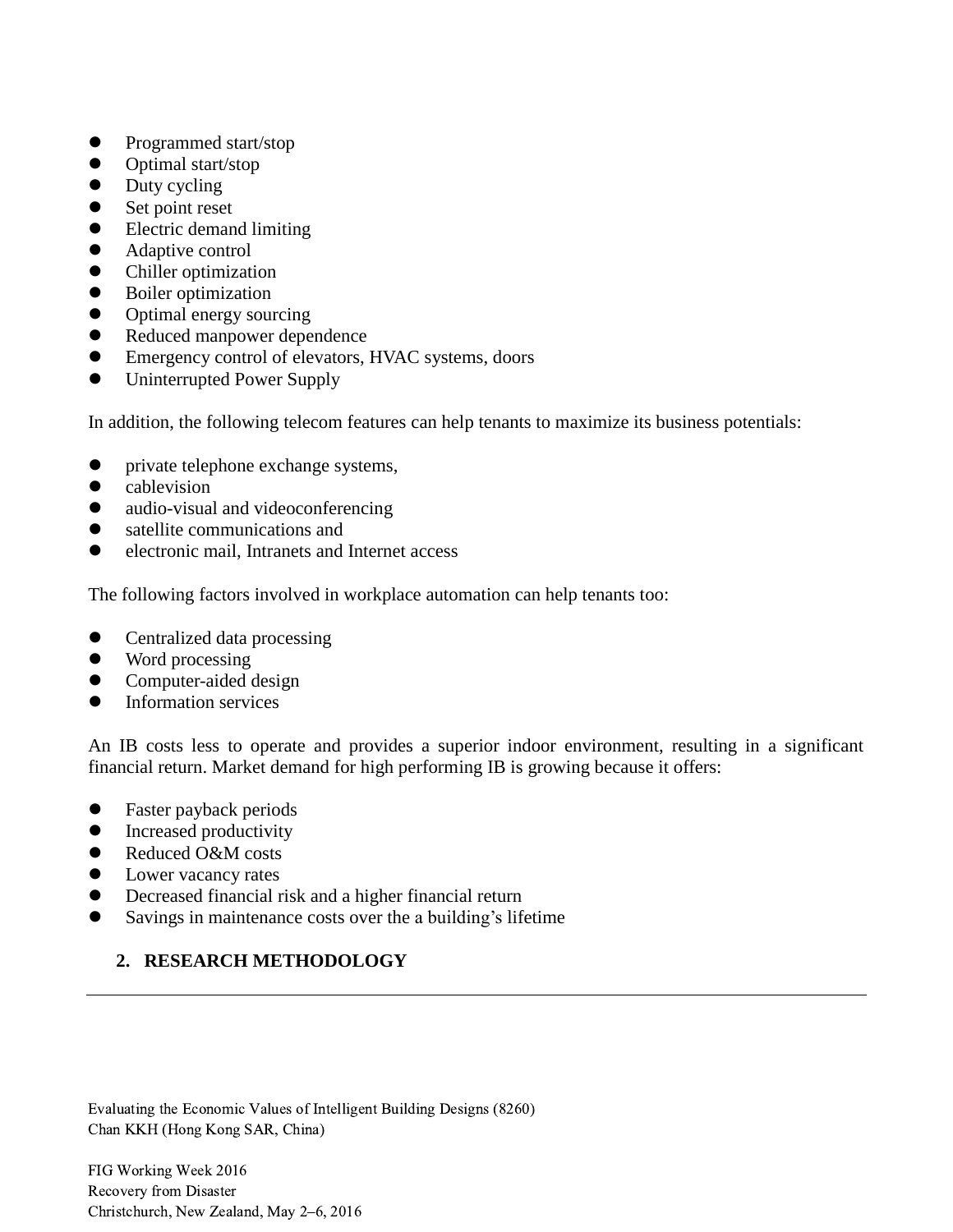To allow for more precise analysis, the financial performance of an IB is assessed through a case study of a Grade A office building (JKL Building) in a central business district (CBD) of Hong Kong. This IB is developed by a major property developer in Hong Kong who aims to offer an environmental friendly building; with modern, technologically oriented architectural interest and economic value. This development trend begins in 1998, with one of their developments achieved the first Hong Kong Building Environmental Assessment Method (HK-BEAM) "Excellent" rating. A series of similar IBs are constructed afterwards by this developer. Such rating is based on three criteria: global issues and use of resources, local issues, and indoor issues; where Excellent rating is governed by the following factors:

- An energy efficiency program;
- Use of environmentally friendly refrigerants;
- Detection and recovery systems and halon-free fire protection systems to avoid ozone depletion;
- Facilities to maximize recycling of office materials; and
- Automatic control devices to maximize water conservation.

This JKL Building is connected to a major MTR station, via an air-conditioned, escalator-equipped underground pedestrian link, providing full convenient traffic access for its tenants. By integrating sophisticated architecture, state-of-the-art technology and modern building facilities, this IB empowers its tenants with the greatest flexibility to operate their business in their own ways through the following facilities:

- It is supported by two telephone exchanges and is one of the first property developments in Hong Kong to use diversified fiber optic cables and twin risers to ensure that tenants can operate their telecom systems with total security and confidence.
- It adopts three-compartment trunking to offer design flexibility with floor, ceiling and curtain wall trunking for telephone, power and computer cabling respectively.
- By utilizing direct digital control under a building automation and energy management system, all plant and security systems are monitored on a 24-hour basis.
- The sophisticated air-conditioning system is designed to cater for a population density of about 8m<sup>2</sup> per person. Additional cooling capacity for tenants' computer equipment is also provided.
- Ample main power supply is provided via two risers.
- In the event of unforeseen power failures, all security systems and essential services can be sustained indefinitely by an emergency power supply.
- A loading capacity of 100 lbs./sq. ft. is designed to accommodate heavy items such as safes.

Structured interviews (regarding five major performance indicators, namely the performance of Built Environment, Responsiveness, Functionality, Economic Issues and Suitability) with major stakeholders e.g. developer, facilities manager, tenants will be launched. Details also include the building features that influence these performance indicators (such as People, Systems, Critical devices, Hazard

Evaluating the Economic Values of Intelligent Building Designs (8260) Chan KKH (Hong Kong SAR, China)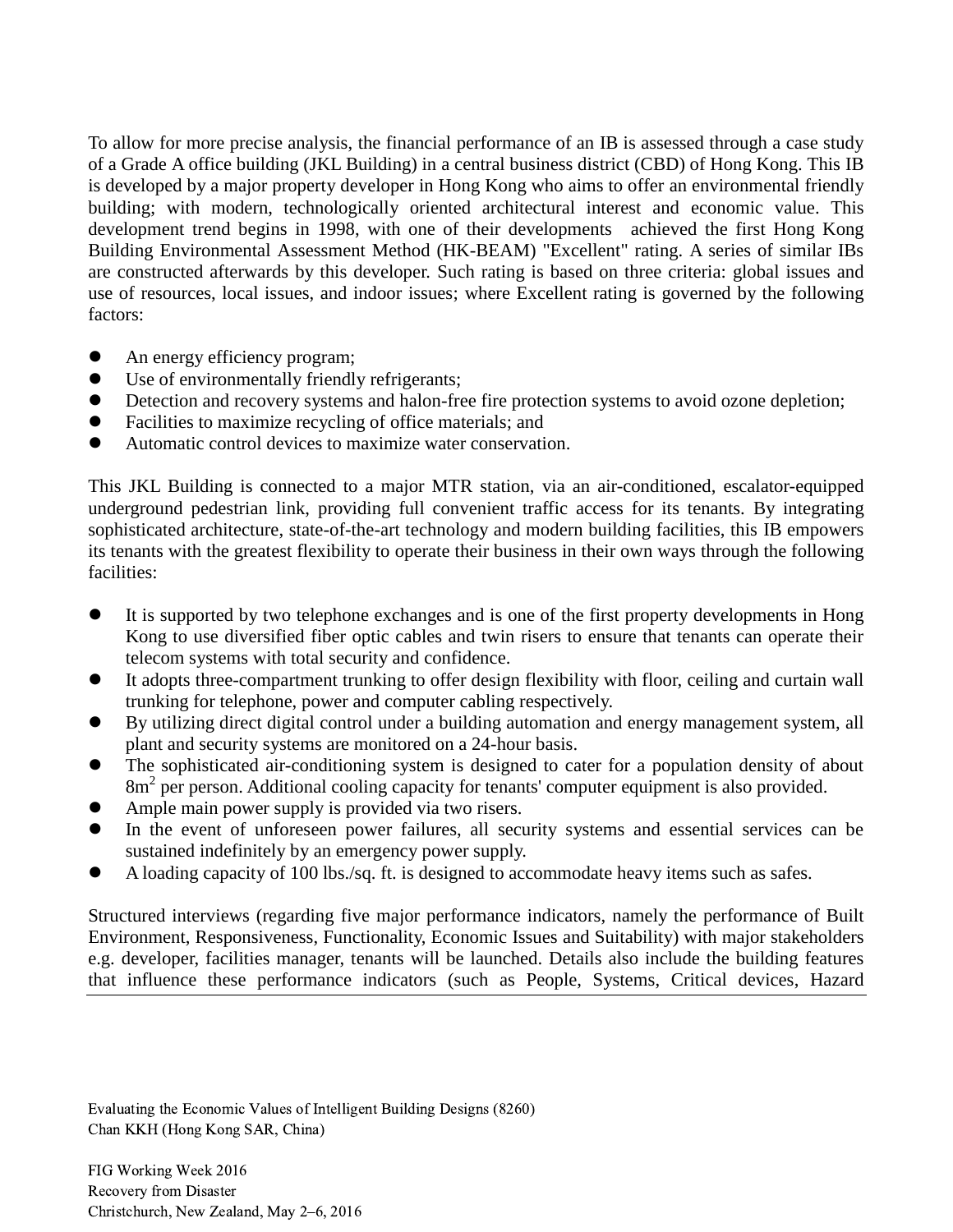Protection, Process of Building Management, Design Practice). The questionnaire is designed primarily to gather tenants' view towards:

- Satisfaction of the working environment
- Satisfaction of the building environment
- Satisfaction of the building facilities
- Satisfaction of the performances of these building facilities

and developer's view of the leasing situation and facilities manager's view of the operating costs of JKL Building.

## **3. FINDINGS**

A tenant M major in electronics, enlisted in Fortune 500 list of companies, is committed to lease five floors comprising 75,000 sq. ft. at JKL Building. There various business groups and departments in Hong Kong are moving together under one roof at JKL Building. By working together in an open office design, it stimulates greater interaction and experience sharing among all staff, thus enabling them to better serve the customers.

Another tenant N focusing on finance confirms 83,500 sq. ft. office space, making it the largest tenant in at JKL Building; who contends that this building is an ideal address for regional flagship headquarters. The group needs more space in Hong Kong as base for their business expansion in Asia Pacific. The staff will benefit from this building's hub location and added-value facilities.

A tenant O, majoring in securities servicing, believes Hong Kong is a critical location for rapid growing of their securities servicing and alternative investment businesses. They are investing in a top-grade office to better position themselves to service their respective clients.

Another tenant P, focusing in software industry, opines that technology plays a key role to support their growth/development, to better serve customers and partners, supporting them to advance their business growth with innovative technology.

A tenant Q, offering integrated business, corporate and investor services in Asia, will consolidate its two nearby separated offices to JKL Building to optimise its operational efficiency. They consider that this building is a well-equipped modern Grade-A commercial development located at the CBD of Hong Kong with latest design features and state-of-the-art technology. The efficient layout can help consolidate all operations into just four floors and each core business will have its own floor.

Moreover, three other tenants (one from global investment, one from fund management, one from banking industry) have committed to rent over 38,000 sq. ft. One of them admits that JKL Building

Evaluating the Economic Values of Intelligent Building Designs (8260) Chan KKH (Hong Kong SAR, China)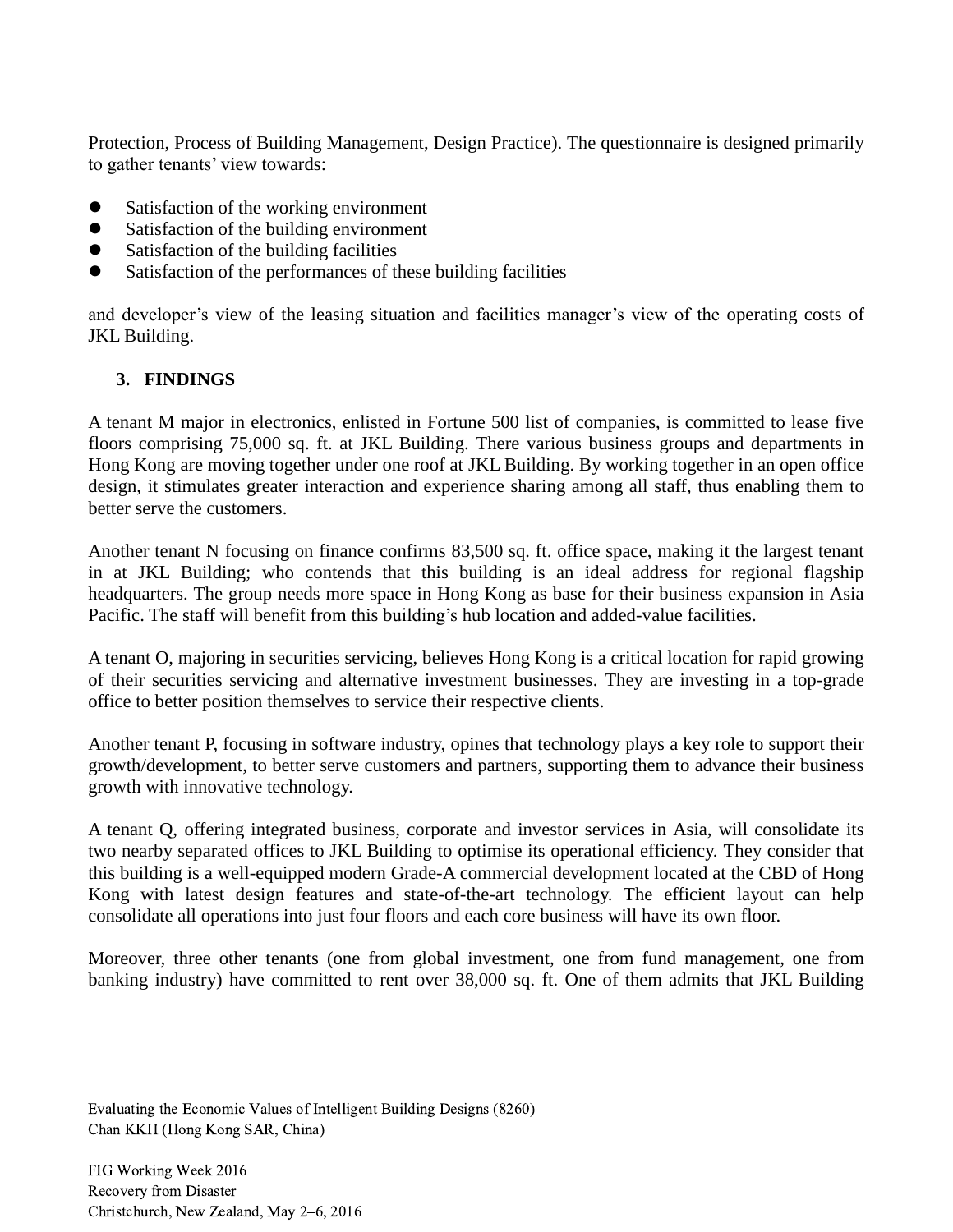offers the largest floor plate with raised floors in a new/modern/well-designed building. Further, the following financial figures e.g. rental income and outgoing/operation costs are obtained to justify the economic values of this IB:

| <b>Item Description</b>                      | Income (\$US) | Outgoings(\$US) |
|----------------------------------------------|---------------|-----------------|
| Rental income                                | 1494987       |                 |
| Air-conditioning charges                     | 475446        |                 |
| Additional air-conditioning charges          | 79476         |                 |
| Car park and other income                    | 79305         |                 |
| <b>Gross income</b>                          | 2129214       |                 |
|                                              |               |                 |
| Building maintenance                         |               | 5750            |
| <b>Building services</b>                     |               | 16651           |
| Lifts and escalators repairs and maintenance |               | 24703           |
| Air conditioning repairs and maintenance     |               | 9950            |
| Chilled water charges                        |               | 41991           |
| Electricity charges                          |               | 56774           |
| Cleaning                                     |               | 21891           |
| Staff payroll costs                          |               | 105998          |
| Rates                                        |               | 19425           |
| Insurance                                    |               | 4315            |
| Portfolio marketing                          |               | 1236            |
| Estate expenses                              |               | 1343            |
| Management office costs                      |               | 5528            |
| Tenancy improvements                         |               | 3165            |
| Car park expenses                            |               | 15313           |
| Amortization of deferred expenditures        |               | 47103           |
| Tenants work                                 |               | 14991           |
| <b>Total Outgoings</b>                       |               | 396127 (18.6%)  |
| Net rental income                            |               | 1733087 (81.4%) |

The total outgoings is about 18.6% of the gross income, which is well under the market norm; whilst the net income is about 81.4% which is above the market norm. These figures justify that the IB developments can minimize outgoings while maximize income as discussed above.

### **4. ANALYSIS AND DISCUSSION**

The market demand for high performance IB is growing because they offer:

Evaluating the Economic Values of Intelligent Building Designs (8260) Chan KKH (Hong Kong SAR, China)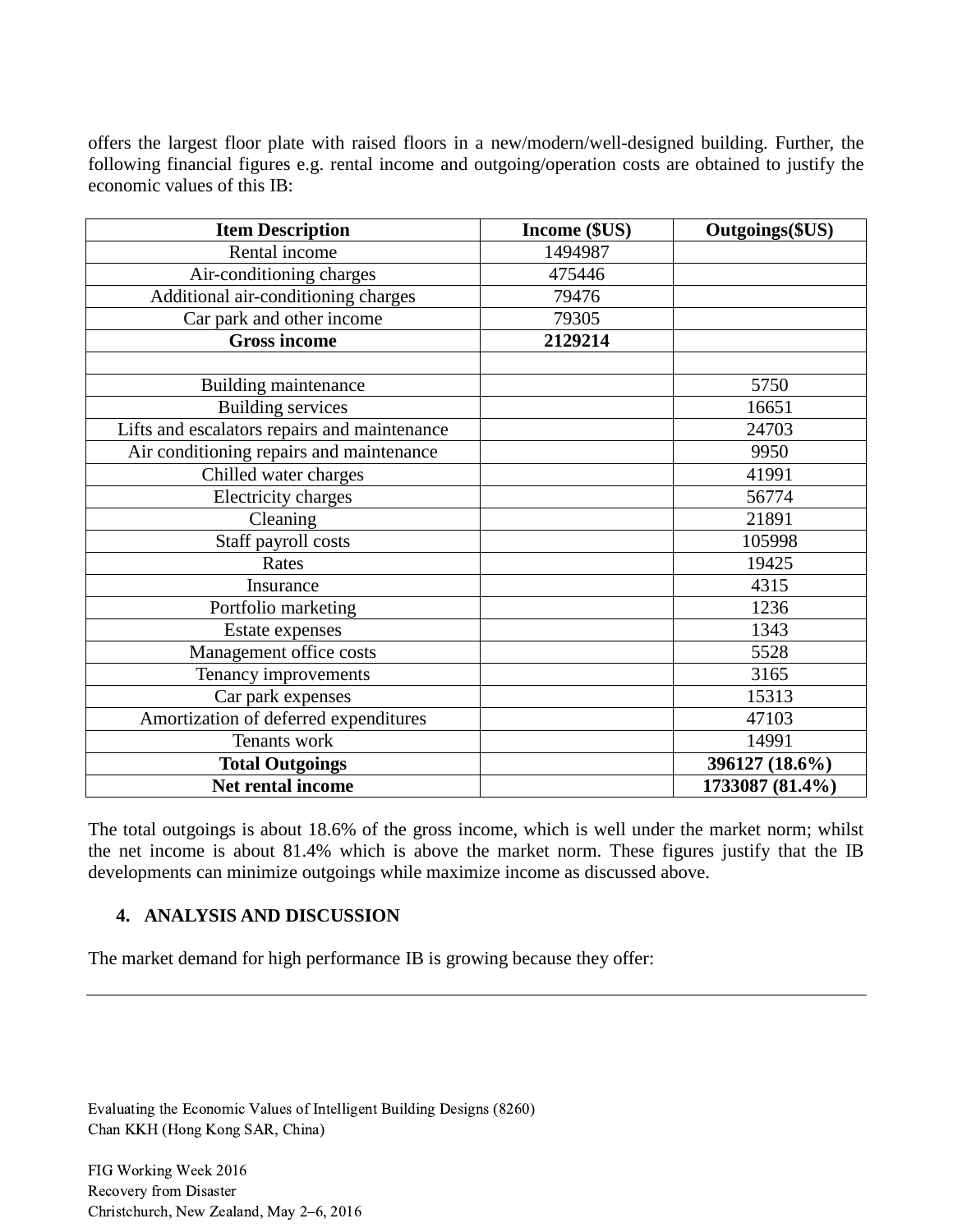- Faster payback periods
- Increased productivity
- Reduced O&M costs

Many organizations seek to enhance the performance of their buildings and reduce operating costs. Emerging automation control technology enables companies to satisfy the seemingly conflicting goals. Unlike non-integrated and partially-integrated systems in modern buildings, which are characterized by separate control, scant data exchange and high operating costs; facility integration in high performing IB enables the inter-action between building management (for energy management, HVAC, utilities, etc.), security and fire safety systems. A fully integrated system provides a common platform to develop applications that are scalable, inter-operable, available and manageable from a single point a PC. This facility brings substantial benefits e.g. peer-to-peer control, full data management, centralized events storage, lower operating costs, reduced risk and improved functionality/efficiency.

A further step can then be taken to an enterprise-wide integration, which supports the transition from sharing to managing information. A common, enterprise-wide business model supports workflow processes, complete systems inter-relationships, central alarm management and maximum control, security and fire safety. It supports performance improvement — and all without any detriment to service provision. It will also enhance lower vacancy rates and decreased financial risk and a higher financial return. Savings in maintenance costs over the lifetime of IB is vital. For property developers, it is a clear-cut case. Smart buildings are proven to be good revenue boosters (with higher revenue) as they can be let more quickly than traditional buildings.

### **5. CONCLUSION**

The above interviewed tenants demonstrate that an ideal office building has to provide a high service standard of powerful communications support, stable power supply and a high degree of security measures. The perceived benefits are improved productivity and reduced costs. The integration of building services control, made possible by today's innovative automation technology, offers FMs, security chiefs, building owners and occupiers huge benefits to their business. Standalone control systems for HVAC, energy management, fire protection, access control and lighting are limited, not being able to provide the full benefit possible, with the availability of information often restrict to isolated areas. Response times accordingly can be slow, with the consequence that facts become blurred.

The implementation of an holistic approach to building management eliminates those weaknesses. In an integrated system, information is shared between departments, enabling vital building functions to be centralized. An integrated solution — a data management engine, effectively — delivers to the user the big picture. This enables automated building control systems to utilize all available information within the different systems. That is when the real benefits can be realized — increasing productivity,

Evaluating the Economic Values of Intelligent Building Designs (8260) Chan KKH (Hong Kong SAR, China)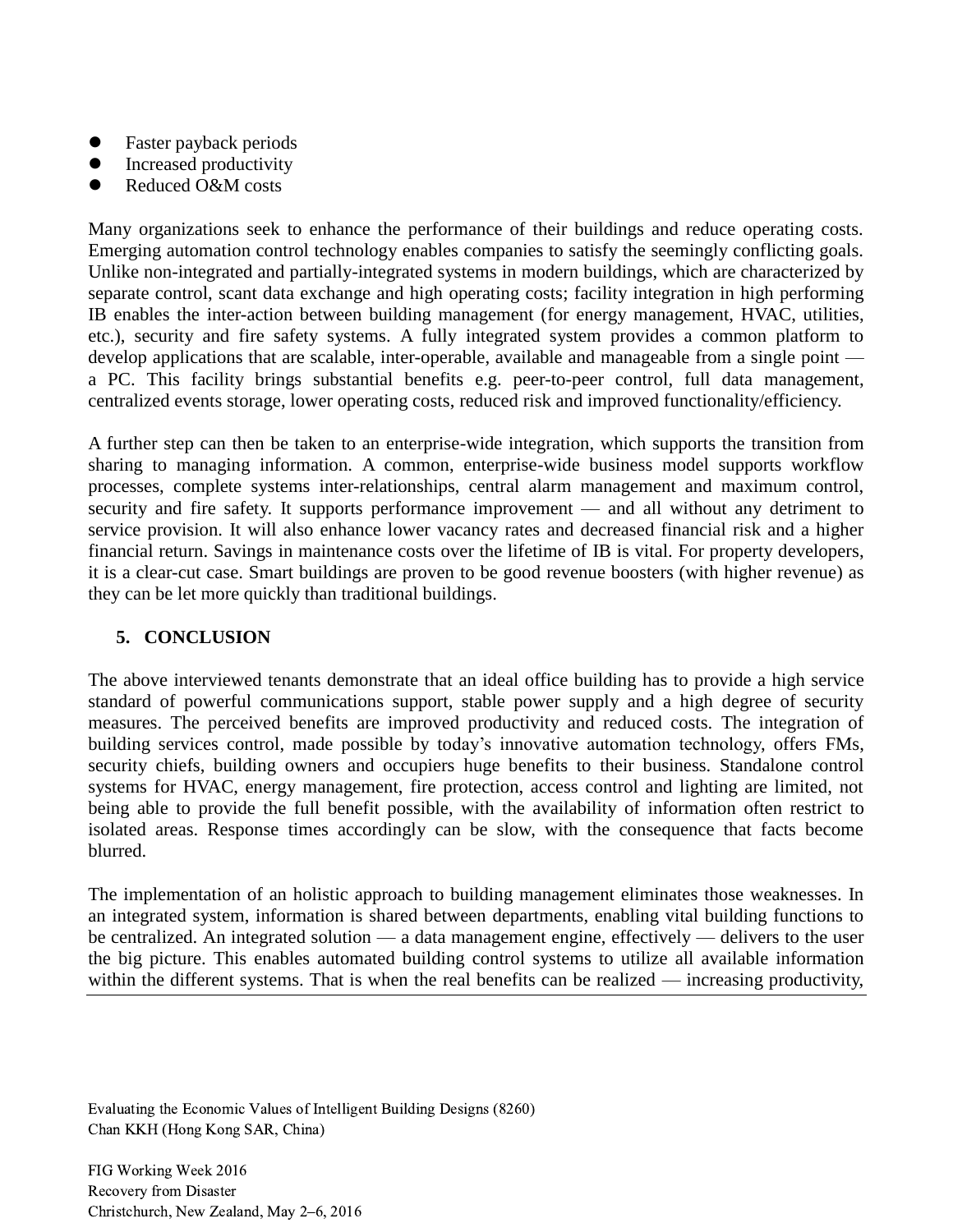reducing costs (for energy, installation, operation) and mitigating risk. JKL Building is recognized as a successful commercial development, equipped with sophisticated architecture and communications technologies, which provides extra flexibility to operate business. Failure to consider the impact of the intelligent operation of IB can result in poor performance and low occupant acceptance of the design concepts/technologies too.

IB owners will perceive realistic gain often at the expense of other non-intelligent building owners owing to:

- Generation of Revenue Streams An IB can also be a generator of revenue. A landlord can offer tenants additional value added services which the landlord may levy a charge for. These services can all be accessed by the IP phone and can include business information services or environmental services, giving the tenant more flexibility and greater control over the ambient conditions of the occupied space.
- Improved Health, Safety and Security employees, residents or tenants of buildings can feel secure in the knowledge that their environment is monitored and controlled 24/7/365. Landlords benefit from the ability to remotely monitor their entire building portfolio resulting in greater control and efficiencies.
- Enabling Workplace productivity FM personnel can be released to focus on other tasks as they have the ability to monitor and control sites from any location. These benefits are particularly evident for multi-site, remote environments. Security personnel can also either be reduced or re-allocated to undertake additional tasks where an integrated system has been deployed.
- Environmentally responsible by leveraging the technology available, organizations can optimize the lighting and HVAC systems to ensure their building or development has a minimal impact on the environment through energy monitoring and energy saving, thus reducing carbon emissions
- Provide a representative range of use IBs are mainly buildings from the tertiary sector; throw their volume and the integration of systems, services, RES, IT retrofitting, buildings of this sector have the potential for energy conservation and gives the market place for penetration of emerging technologies. In parallel, yet probably in a lesser extent, the residential sector consists a significant market as well; where the massive rise in Home Internet connections gives the means for energy management in this sector.
- Incorporate the main characteristics of the IBs Although IBs are diverse in nature and engaging different techniques, they share a set of characteristics that put them apart from other buildings. These characteristics are the availability of advanced HVAC/lighting controls, structured cabling infrastructure with bandwidth connectivity, and the adaptability to changing technology and tenant increasing needs.

These perceived benefits can result in flexible/adaptable real estate developments for the land owners, property developers, global/local tenants and occupants as a whole.

Evaluating the Economic Values of Intelligent Building Designs (8260) Chan KKH (Hong Kong SAR, China)